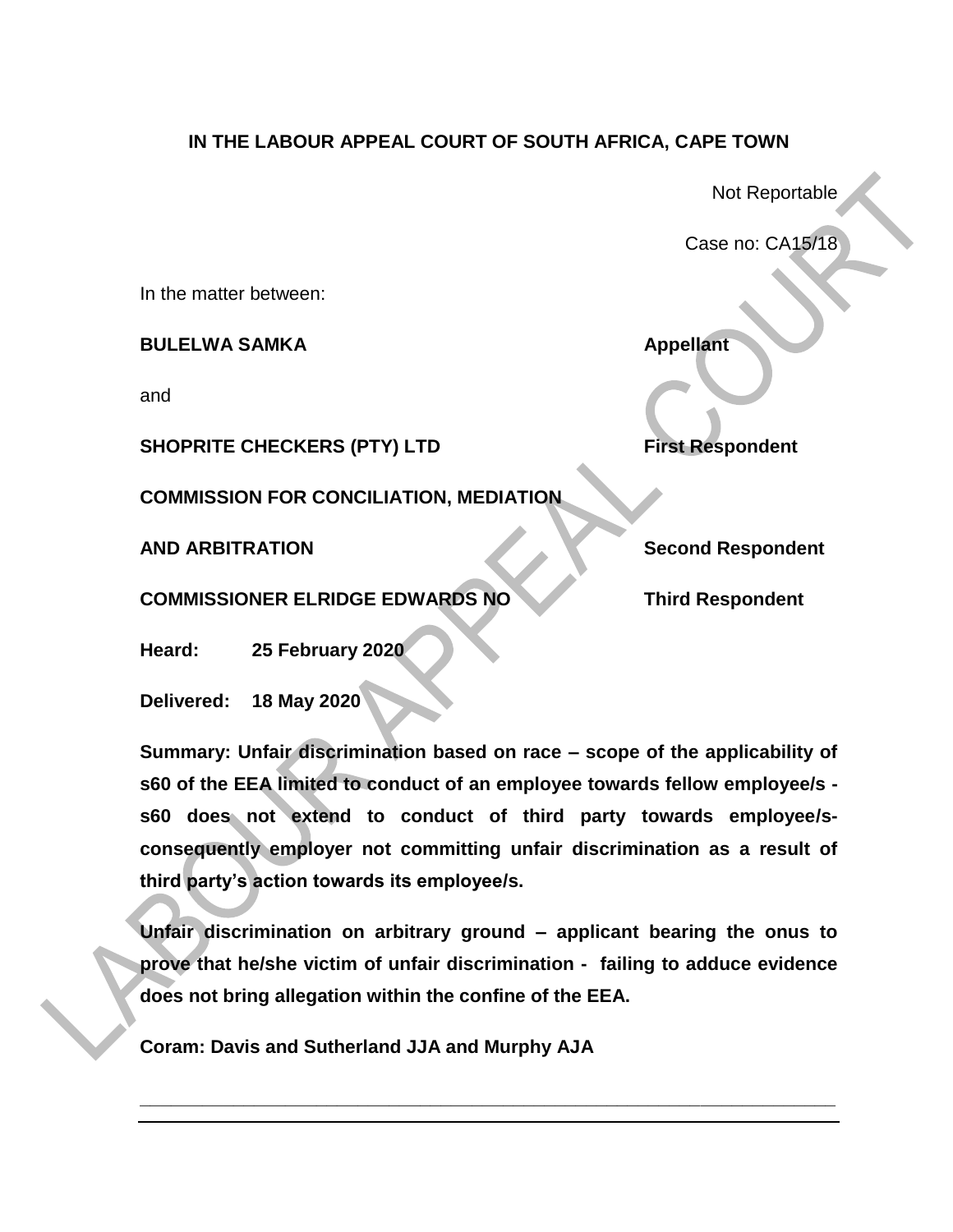#### DAVIS JA

#### Introduction

- [1] This case primarily concerns the question of whether an employee can hold an employer liable in terms of s 60 of the Employment Equity Act 55 of 1998 ('EEA') for discrimination perpetrated by a customer against the employee on the grounds of the latter's race. A further question concerns whether the first respondent ('the employer') had unfairly discriminated against the appellant (the employee) by subjecting her to bullying and discrimination.
- [2] The appellant was employed by first respondent at its Fish Hoek branch and commenced the employment on 3 March 2016. She was employed as a PT cashier. There is some uncertainty as to precisely the scope of the responsibilities of a PT cashier, but, from the evidence, it appears that she enjoyed the benefits of a full time cashier such as probation period, retirement benefits and various rights to leave including sick leave, maternity leave and annual leave.
- [3] According to appellant, a white woman customer, Mrs Price approached her to pay for goods and to draw cash at her till. Mrs Price arrived at the till because the controller (referred to in the record as Nomfundo) did not have the R600 in her till which the customer required. According to the evidence given by appellant, the following then occurred:

'Ma'am, you would like to draw R600.00? And the customer said, Nomfundo was gone, the customer was at my till now, I didn't say, the customer said I didn't say R600.00, I said R1 000.00. I said I want R1 000.00, are you stupid, because I said I want R1 000, 00. And she started becoming aggressive and I said, no Ma'am, the only thing that I was told by my Controller was that you need a R600.00, not R1 000, 00. In any case, I do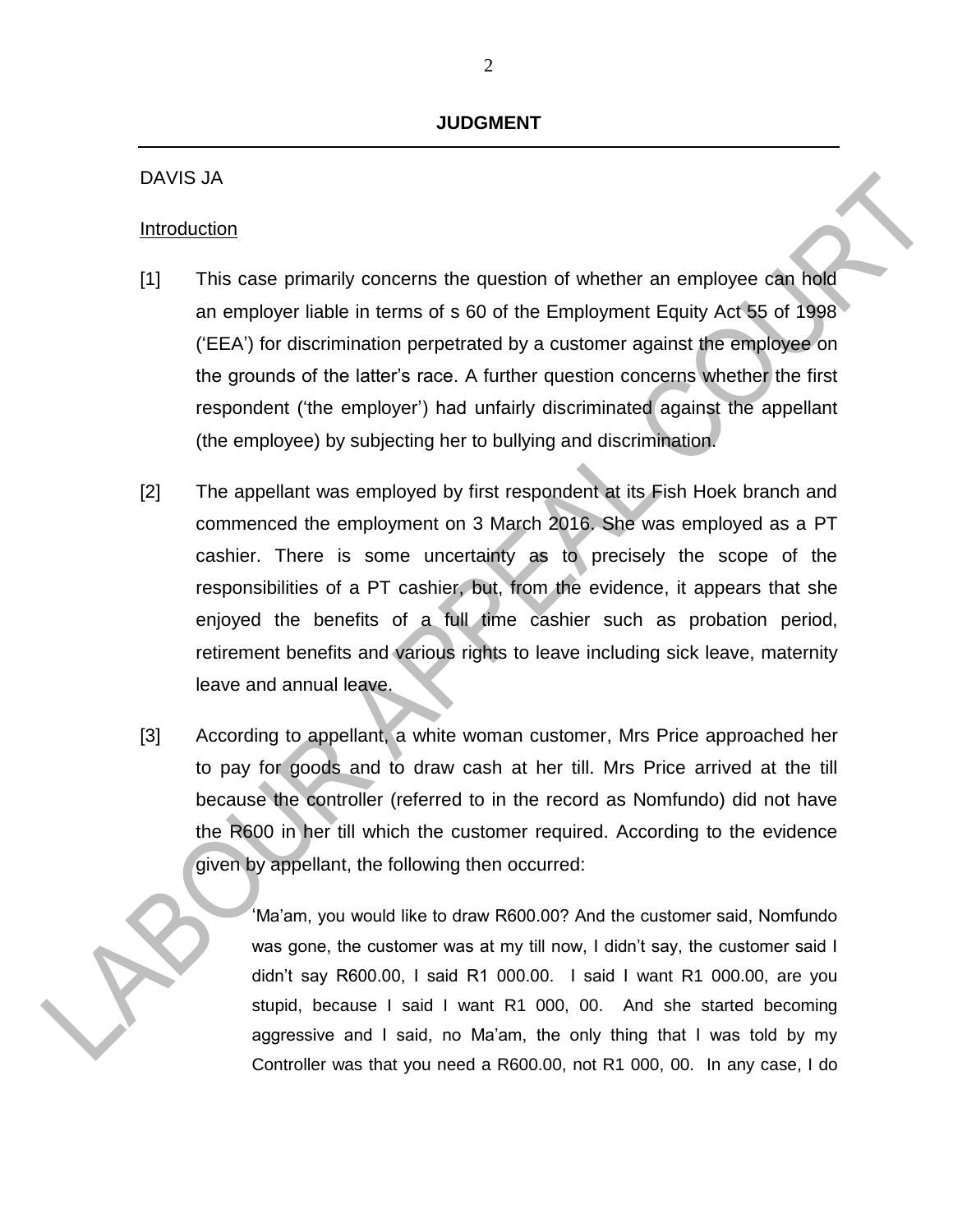have R1 000.00 for you, I will give it to you. Then I took her card and drew the R600.00 and I gave it to her.

And she said I want the R1 000.000, I'll give you this card for the R1 000.00. I didn't say I want R1 000.00 on this Shoprite card. I said I wanted to pay R600.00 on the Shoprite card. It was a bit of a confusion, but I just calmed myself down, because I could see and the customer was angry, was upset, I calmed myself down.

…

…

And that was after Nomfundo left that the customer said I don't even know why you sitting there. I don't know what you doing there, you should go back, because you are so stupid. You are stupid. And I said, Ma'am, we assisted you and we did what you required us to do. And I don't understand now why, what is the reason for you to keep calling me stupid. She said you are stupid. You are a stupid kaffir. That is what you are, I don't know why you are sitting there, you don't know what you are doing there, you should go back to missionary.'

[4] According to evidence adduced by the first respondent, Mrs Price had provided the store with her contact details and indicated that she was willing to participate in any investigation which followed upon the alleged incident. She was however not called to testify by the first respondent. Furthermore, according to appellant when she spoke to both Mr Herman Beyleveld, the branch manager at Shoprite Fish Hoek, and Diane Roberts, the stock administrator, she was offered no assistance or understanding, notwithstanding her obvious distress at the verbal assault that she had reported to them.

[5] According to appellant, Roberts adopted the view that Mrs Price was a regular shopper who had patronised the store for at least 30 years, she knew that this customer would not be rude to the appellant and further 'she pays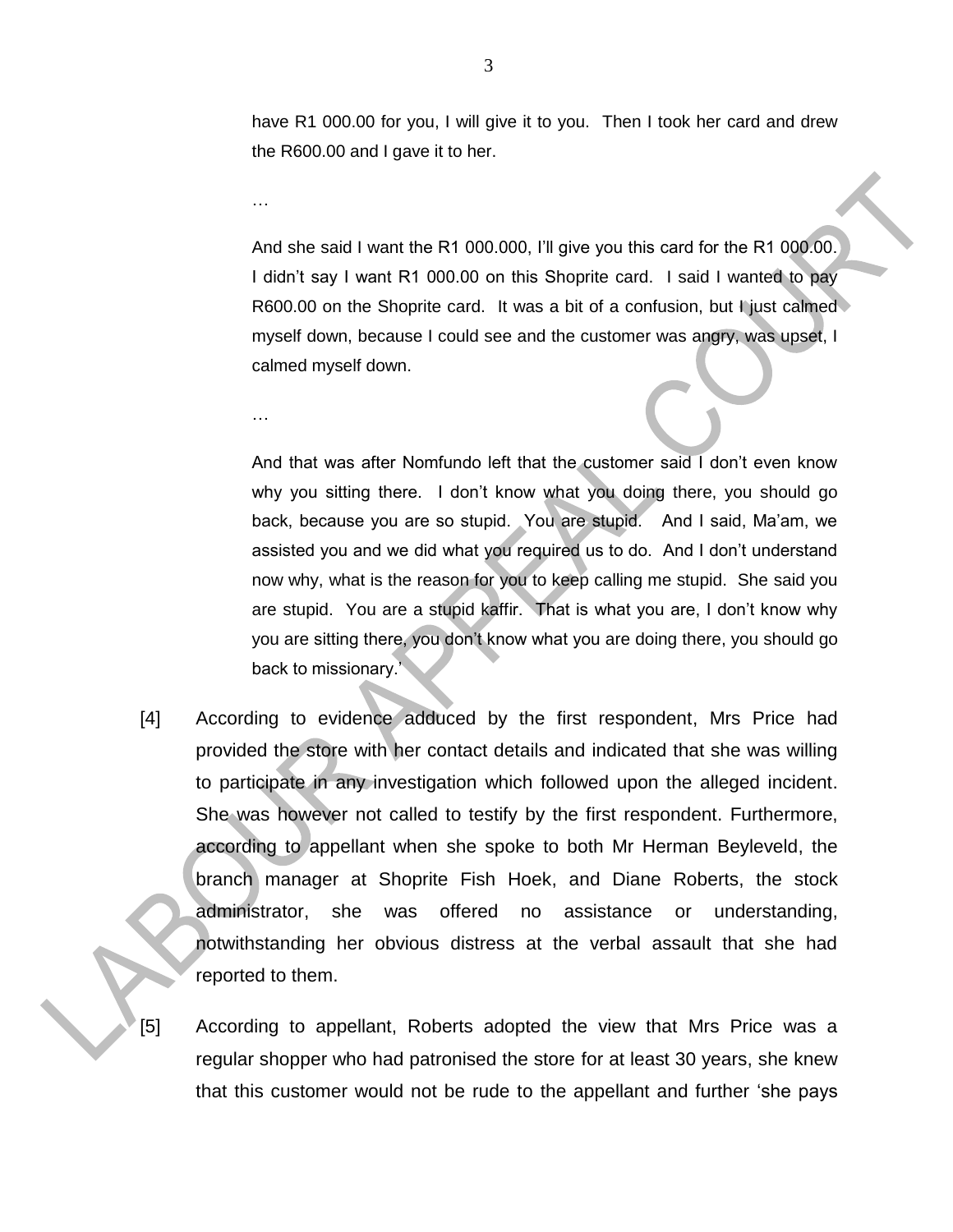your salary'. Under cross-examination, this phrase was also put to Mr Beyleveld who said 'I mean that sounds like something I would say that the customer pays our salary and we should not engage in an argument with the customer'. The lack of reaction by Mr Beyleveld and Ms Roberts induced the appellant to take her case to the CCMA. The third respondent who heard the dispute, on behalf of the CCMA, held in favour of the appellant, concluding that 'the approach adopted by Roberts and Beyleveld in respect of the Price incident was insufficient to address the racist abuse that the applicant suffered and that amounts to indirect racial discrimination.' Accordingly, he found that the respondent had contravened s 6 (1) of the EEA.

[6] The first respondent approached the Labour Court on appeal in terms of s 10(6) of the EEA against this order. The court *a quo* posed the question for determination thus: could the first respondent be held liable for the racist utterances of a customer as opposed to an employee? On the basis of the clear language of s 60 of the EEA, Steenkamp J, sitting in the court *a quo*, held that it could not, in that the section envisaged that, if an employee while at work discriminates against another employee, the employer is liable if it does not take the necessary steps to eliminate the racist conduct. By contrast, the provision could not be extended to hold that an employer was liable for the conduct of a customer which was directed towards an employer.

### Appellant's case on appeal

[7] The essence of the appellant's case on appeal was that, the EEA applies where an employer fails to provide a protective work environment for an employee who has persistently claimed unfair discrimination in the workplace or fails to take active steps to address a complaint of racist verbal abuse of the employee even by a customer. In such a case, the employer would have failed to promote the achievement of equality in the workplace. The first respondent, by virtue of its failure to provide the necessary protective environment; facilitated the impairment of the human dignity of the appellant.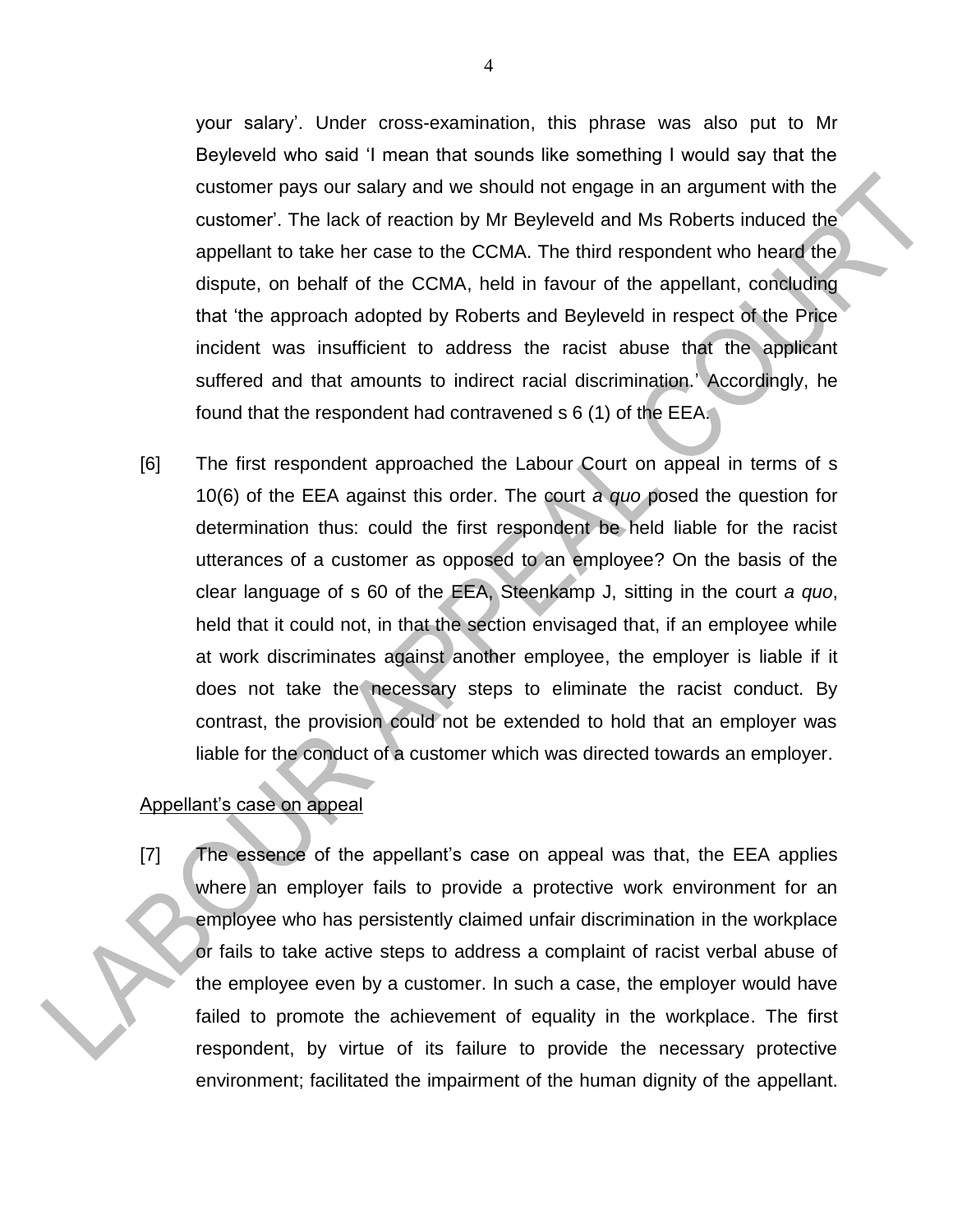In the view of appellant's counsel, the third respondent had correctly found that indirect unfair discrimination on the grounds of race had been committed by first respondent present and that an order for compensation was appropriate in the circumstances.

[8] The key to the appeal turns on the scope of s 60 of the EEA, to which I now turn.

## The EEA

[9] Section 60 provides thus:

'(1) If it is alleged that an employee, while at work, contravened a provision of this Act, or engaged in any conduct that, if engaged in by that employee's employer, would constitute a contravention of a provision of this Act, the alleged conduct must immediately be brought to the attention of the employer.

(2) The employer must consult all relevant parties and must take the necessary steps to eliminate the alleged conduct and comply with the provisions of this Act.

(3) If the employer fails to take the necessary steps referred to in subsection 2, and it is proved that the employee has contravened the relevant provision, the employer must be deemed also to have contravened that provision.

(4) Despite subsection (3), an employer is not liable for the conduct of an employee if that employer is able to provide that it did all that was reasonably practicable to ensure that the employee would not act in contravention of this Act.'

# [10] Section 6 (1) of the EEA is also relevant:

'No person may unfairly discriminate, directly or indirectly, against an employee, in any employment policy or practice, on one or more grounds, including race, gender, sex, pregnancy, marital status, family responsibility,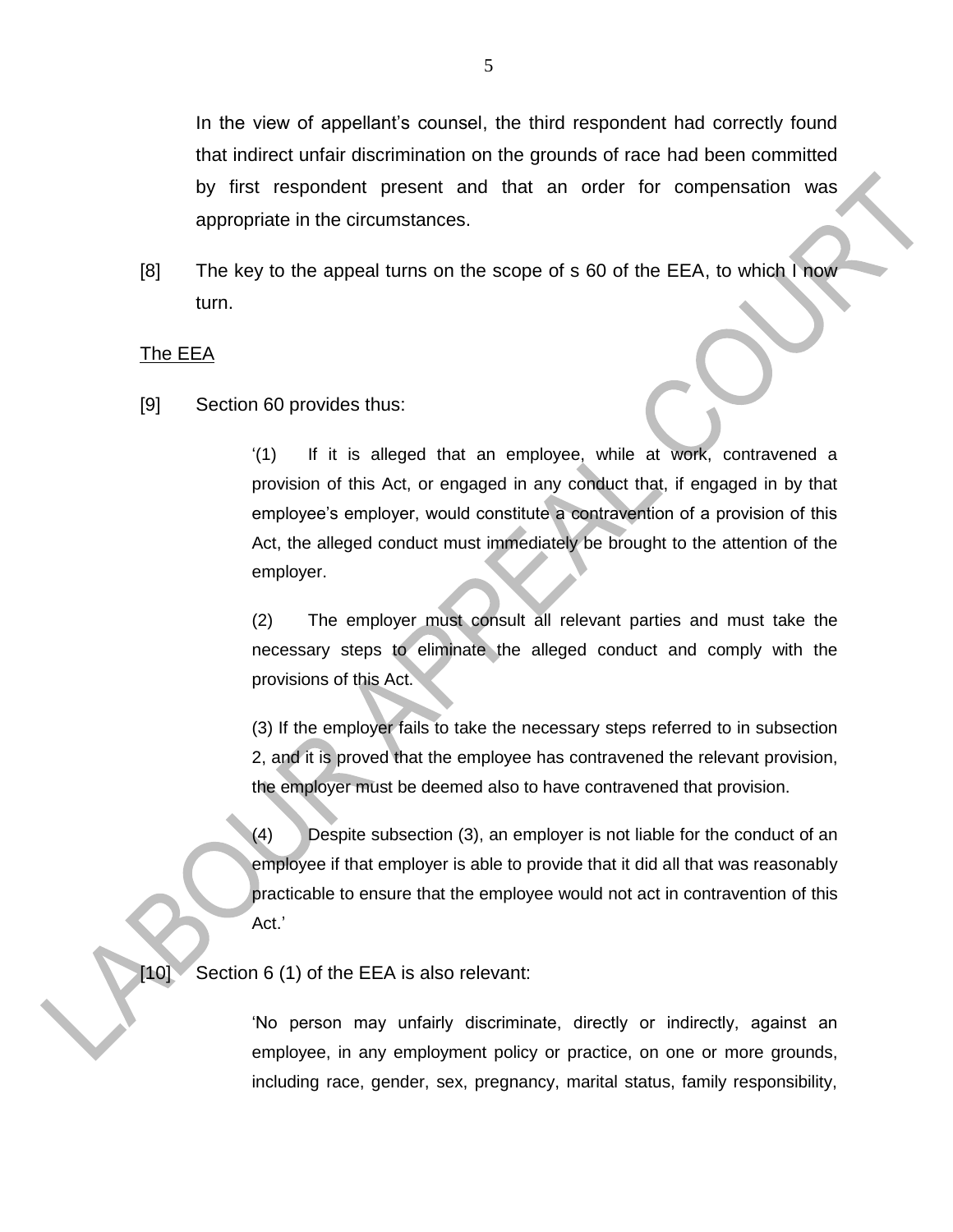[11] The wording of s 60 makes it clear that the EEA applies when there is a contravention by an employee who is defined in s 1 of the EEA as:

'any person other than an independent contractor who –

(a) works for another person or for the State and who receives or is entitled to receive, any remuneration; and

(b) In any manner assists in carrying on or conducting the business of an employer.'

- [12] In *Mokoena and another v Garden Art (Pty) Ltd and another* [2008] 5 BLLR 428 (LC) at para 40, the Labour Court set out the requirements for the application of s 60 thus:
	- '1. The conduct must be by an employee of the employer.
	- 2. The conduct must constitute unfair discrimination.
	- 3. The conduct must take place while at work.
	- 4. The alleged conduct must immediately be brought to the attention of the employer.
	- 5. The employer must be aware of the conduct.
	- 6. There must be a failure by the employer to consult all relevant parties, or to take the necessary steps to eliminate the conduct or otherwise to comply with the EEA, and
	- 7. The employer must show that it did all that was reasonably practicable to ensure that the employee would not act in contravention of the EEA.'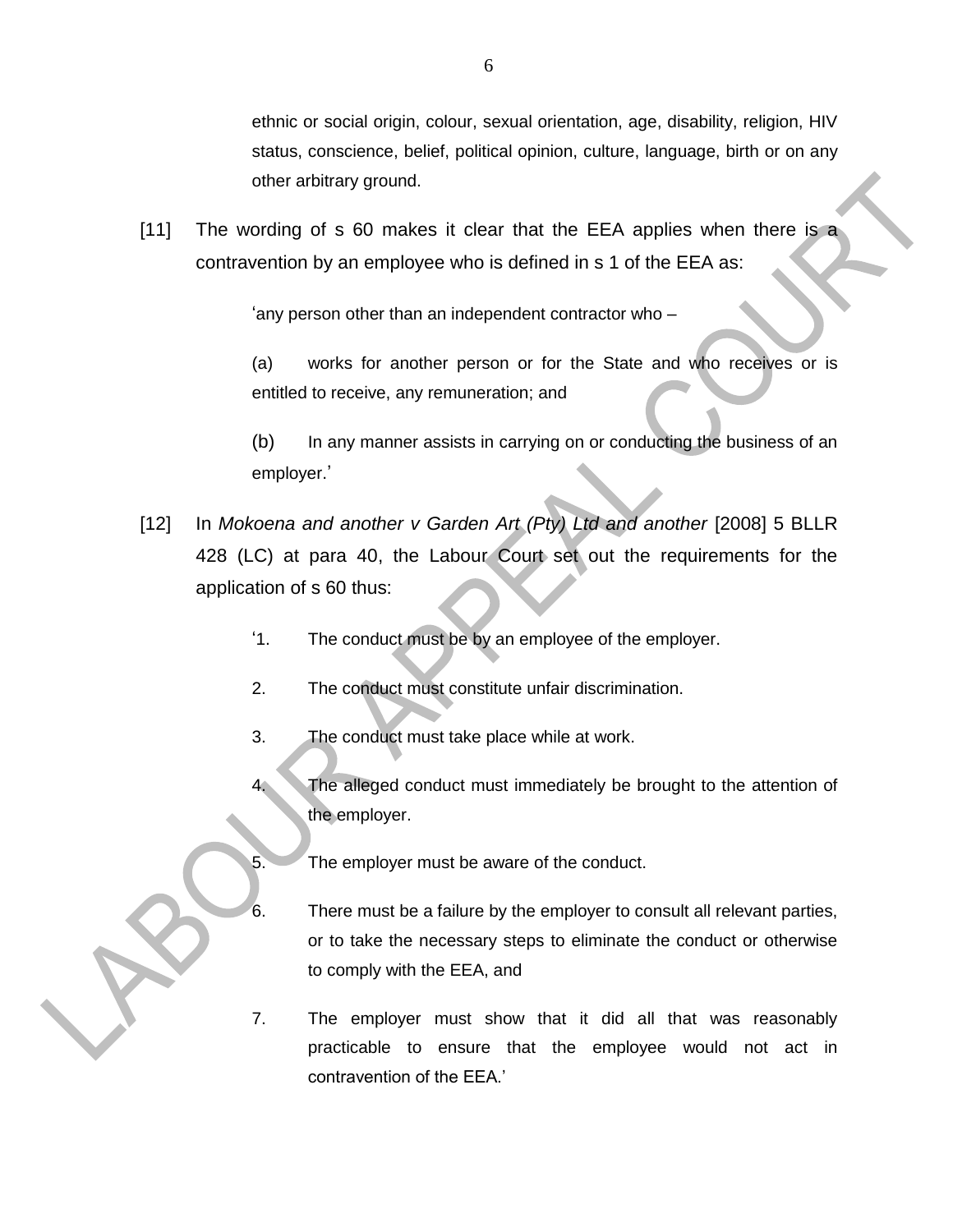- [13] This approach follows the express wording of the section. The applicability of s 60 is expressly confined to an employee as defined in s1 of the EEA. It is to upon this section that appellant must base a viable cause of action. There is, however, no plausible basis to engage in interpretive moves to extend the scope of this provision which is clearly and unambiguously confined to specific relationships between employers and employees.
- [14] That s 60 of the EEA applies exclusively to employees makes manifest good sense in that an employer exercises authority over an employee but none over a customer. An employer has no control over how a member of the public might behave in entering a store such as that own by the first respondent. It is difficult to see how such a cause of action could be implemented, that is to hold an employer liable to its employee for the action of a customer which is directed at the employee.
- [15] The appellant is not without a remedy. She is entitled to launch a delictual claim against the customer and she could pursue an unfair discrimination claim against the same customer in the Equality Court in terms of the Promotion of Equality and Prevention of Unfair Discrimination Act 4 of 2000. =But what she cannot do is to bring a case against her employer in terms of s 60 of the EEA, based exclusively on the conduct of the first respondent, her employer.

### The cross appeal

[16] Appellant also brought a claim against the employer on the basis that she was subject to harassment at her workplace. She alleged that she had been defamed, victimised, bullied and subject to emotional abuse by employees of first respondent. The appellant contended further that the first respondent's practices in the store were racist towards black cashiers in general and that she, in particular, had been targeted for particular bullying and victimisation by supervisors and managers because she had raised a specific grievance with regard to these racist practices. After evaluating the evidence presented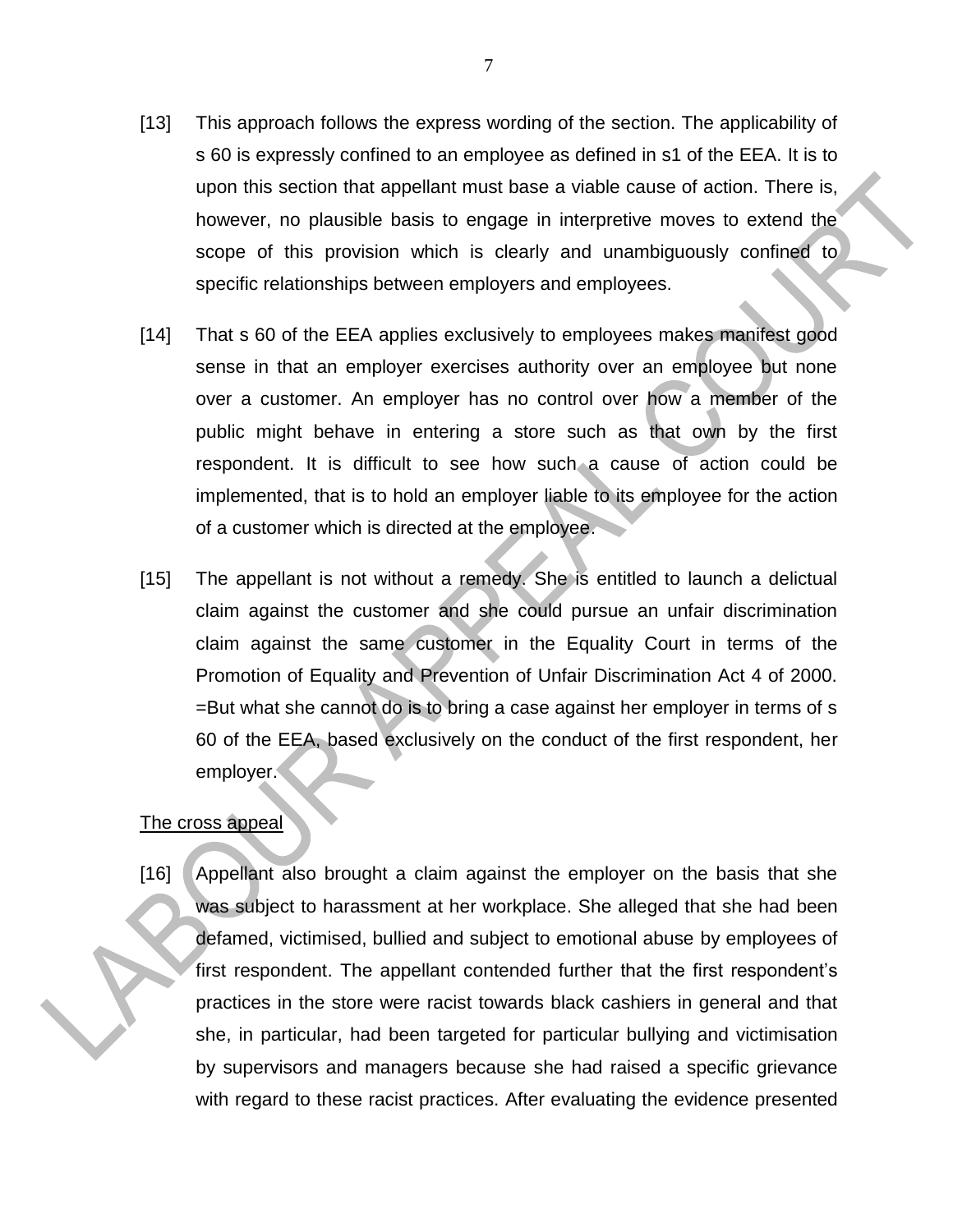by the parties, the third respondent concluded that there was no evidence that any of the issues raised by the appellant related to racial discrimination. In his view, 'they related simply to operational issues within the store such as the shortage of till packers'. For these reasons, he did not find any evidence of racial discrimination in relation to the alleged practices to which black cashiers were alleged to have been subjected.

- [17] With regard to the specific issue of appellant being bullied and victimised, the third respondent found that there was no indication that these practices, which he accepted had taken place, were due to her race. Rather they were based on the frequency with which she lodged complaints and grievances, some of which her supervisors regarded as petty or frivolous. The bullying and victimisation could not be linked to race. Appellant bore the onus of establishing that some other ground in respect of which these actions could be regarded as discriminatory. Her failure to do so meant that this part of the case had to be dismissed.
- [18] Appellant lodged a cross-appeal against this decision. Before the court *a quo,* appellant's counsel argued that the third respondent ought to have found that the first respondent was liable for unfair discrimination on the ground of bullying, harassment and victimisation on the basis that it had been sufficiently proved by the evidence presented by appellant.
- [19] It appears that the finding that these actions were not based on race was not challenged. Thus the court *a quo* found that the appellant had not shown that the harassment was based on a listed or other arbitrary ground. Hence she had not shown the presence of unfair discrimination as defined in the EEA.
- [20] On appeal, the appellant's counsel submitted that first respondent failed to show that it had a coherent policy against harassment, bullying or victimisation of its employees. Once the third respondent concluded that there was sufficient evidence of bullying, harassment and victimisation, in the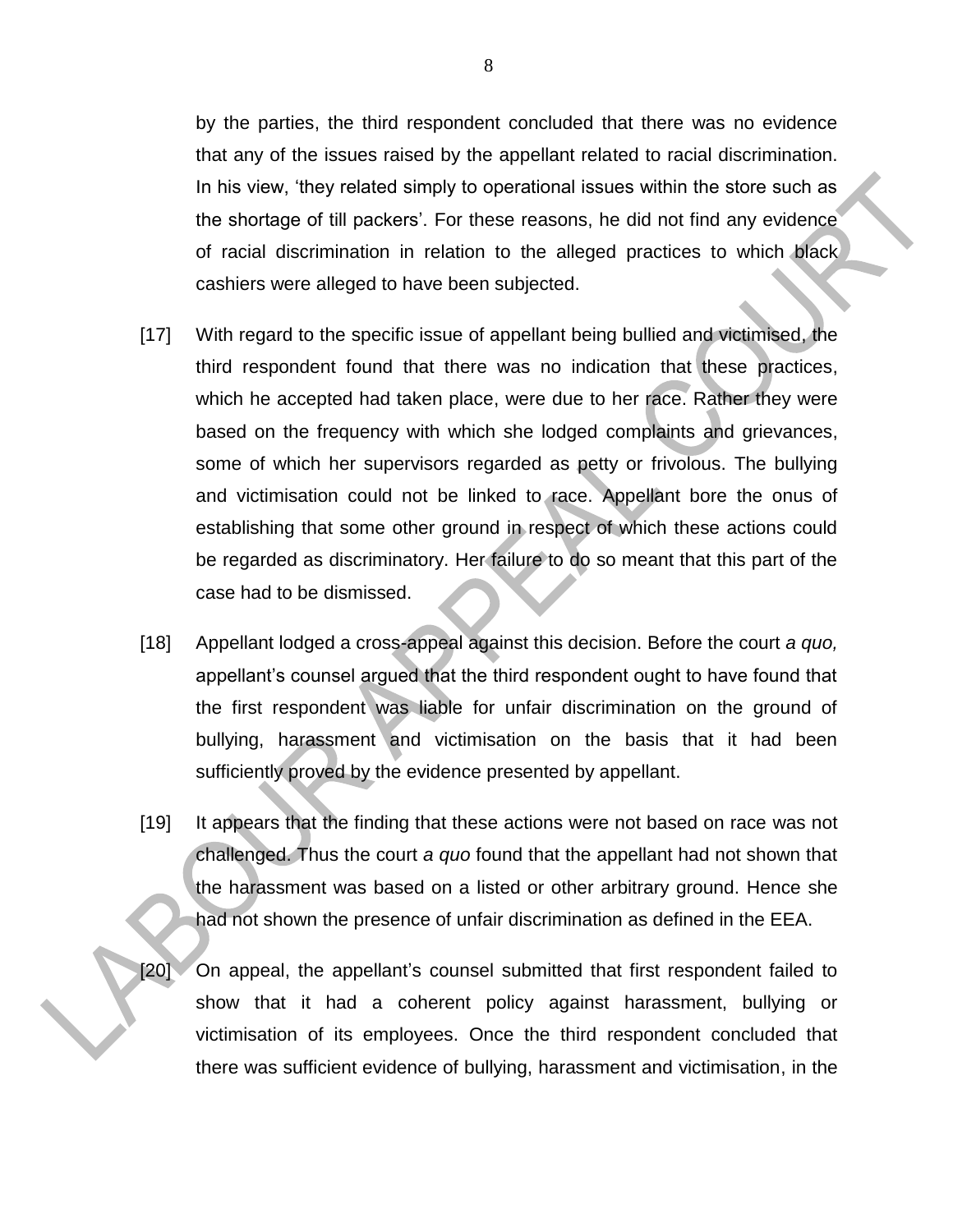view of appellant's counsel, he should have found that first respondent was liable on a charge of unfair discrimination.

[21] This submission has to be evaluated in terms of the relevant wording of s 6 (3) of the EEA:

> 'Harassment of an employee is a form of unfair discrimination and is prohibited on any one, or combination of grounds of unfair discrimination listed in subsection (1).' (my emphasis)

[22] Section 11 of the EEA makes it clear an allegation of that harassment must be coupled to conduct based on a discriminatory ground. This section reads thus:

> $(1)$  If unfair discrimination is alleged on a ground listed in s  $6(1)$ , the employer against whom the allegation is made must prove, on a balance of probabilities, that such discrimination –

- (a) did not take place as alleged; or
- (b) is rational and not unfair; or is otherwise justifiable.
- (2) If unfair discrimination is alleged on an arbitrary ground, the complainant must prove, on a balance of probabilities, that –
	- (a) the conduct complained of is not rational;
	- (b) the conduct complained of amounts to discrimination; and
	- (c) the discrimination is unfair.'
- [23] There is a burden placed upon the appellant to show, on a balance of probabilities, that the conduct alleged by her was not rational, that it amounts to discrimination and that the discriminatory practice was unfair. An allegation of harassment, even if indeed it can be shown to exist on its own and of itself, cannot and does not meet the requirements as set out in s 6(3) read together with s 11 of the EEA. More is required before an employer such as the first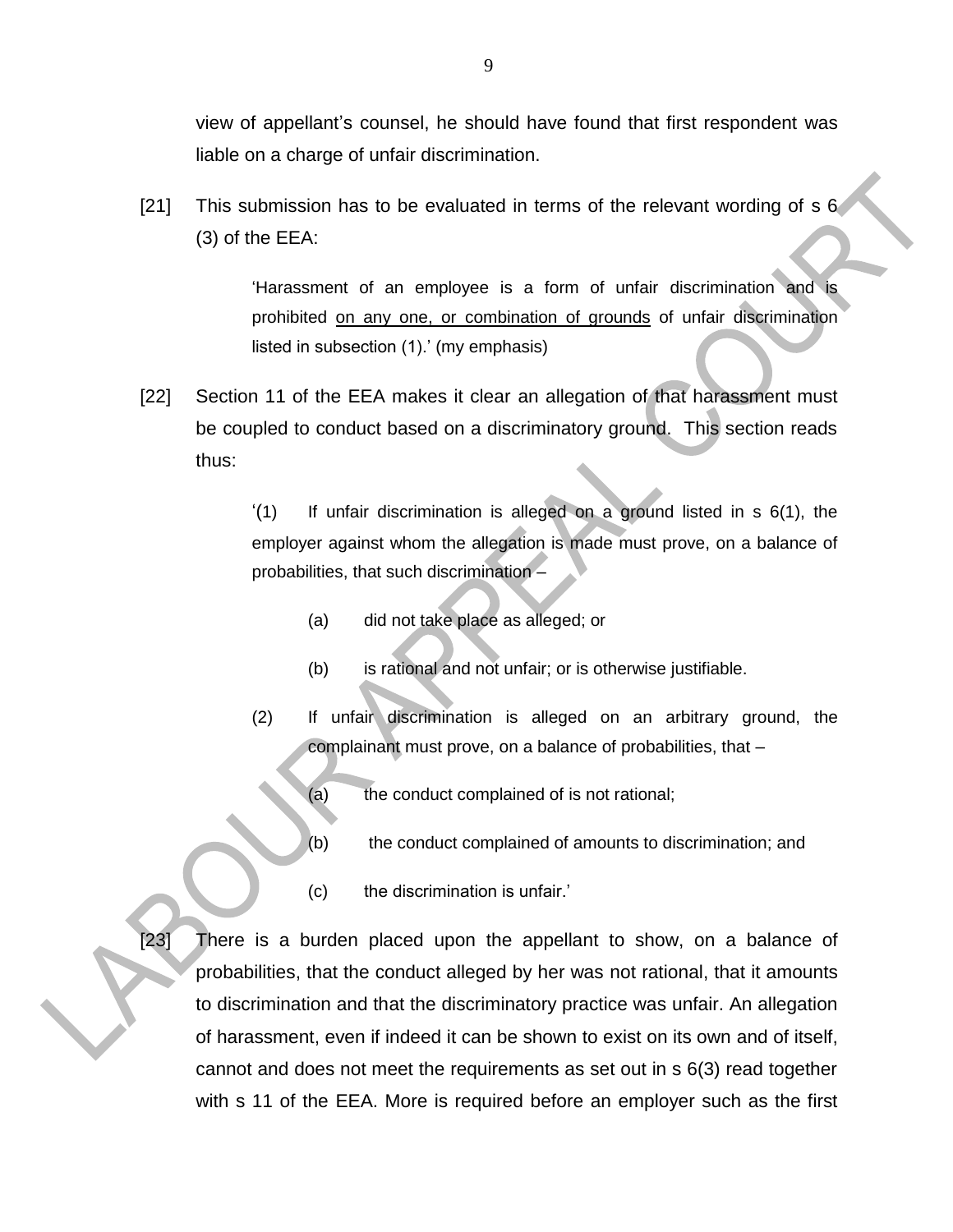respondent can be held liable in terms of the EEA, where, as in the case brought by appellant, that is based on 'an arbitrary ground'. So much is clear from the wording of s 11(2) of the EEA.

- [24] In evaluating the third respondent's award, it is important to note that there was no evidence from any other worker nor was there any other evidence to gainsay the following conclusion of the third respondent 'I formed the impression that although some of the witnesses signed the grievance letter they were not interested in testifying for the applicant.' While the appellant maintained that the other cashiers were intimidated, she conceded that she did not have proof thereof. The conclusion reached by third respondent is most certainly not an unreasonable conclusion based on the available evidence.
- [25] The evidence presented by first respondent holds further significance with regard to the bullying and victimisation. Ms Natasha Kiewitz, the administrative manager of Shoprite Fish Hoek, who had been employed by first respondent for some 25 years, testified that, on occasions when the appellant had reported various incidents that had occurred to her, she had dealt with these and addressed appellant's complaints directly with the alleged perpetrators. She also testified that, on a further occasion, when the appellant had raised a grievance with regard to Mr Beyleveld, both she and Ms Skriker, the regional manager had insisted that Beyleveld apologies to appellant. This evidence was confirmed by Mr Skriker. Ms Kiewitz also testified that she had severely rebuked Mr Elton Arende for his conduct towards the appellant, after she had received a complaint from appellant.
- [26] In summary, no evidence which the appellant was able to produce discharged the onus that she had been harassed on an arbitrary ground which would bring the first respondent's conduct within the scope of the EEA. Furthermore, there was evidence, which was not challenged, that efforts had been made on a number of occasions by management of first respondent to